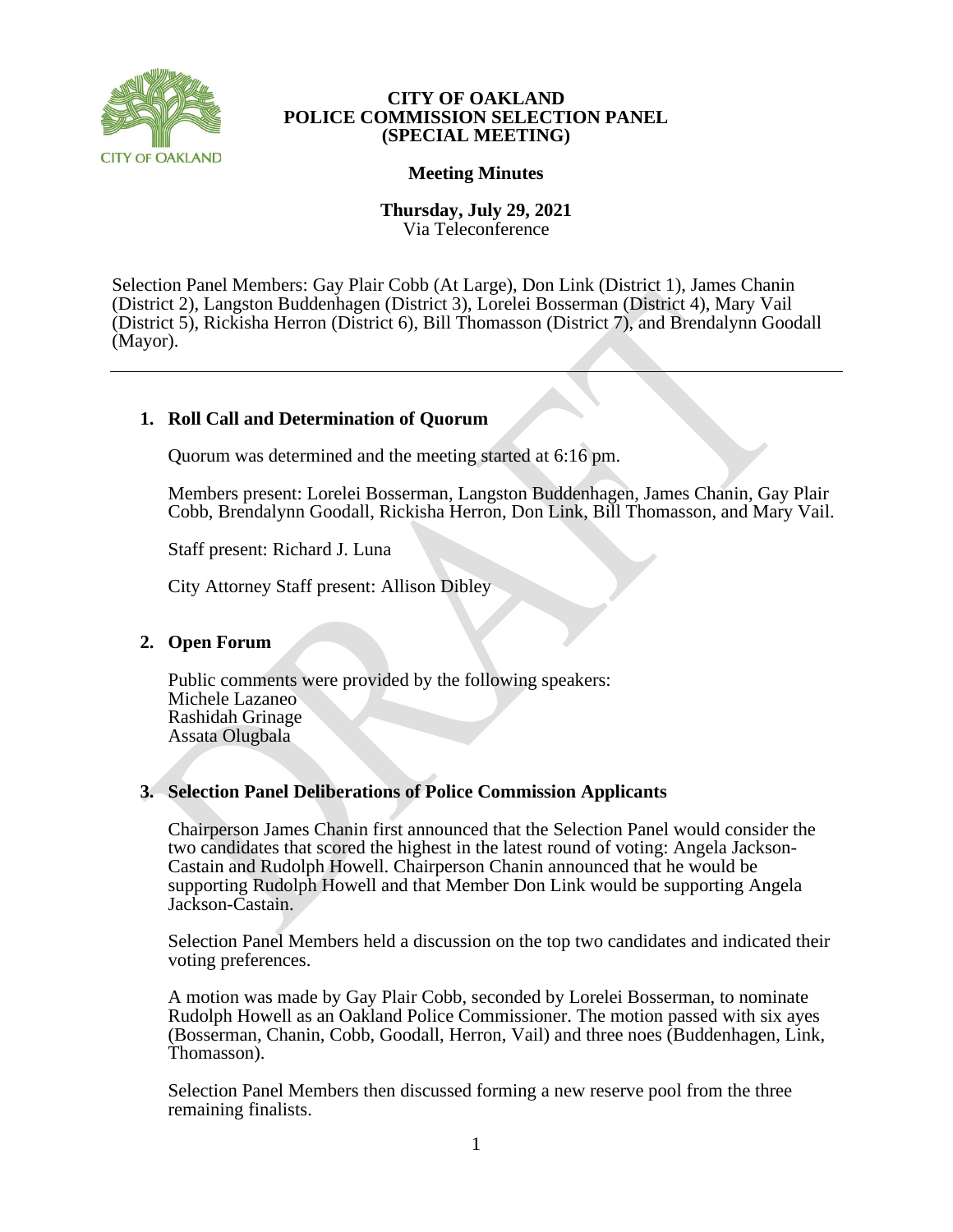#### **CITY OF OAKLAND POLICE COMMISSION SELECTION PANEL (SPECIAL MEETING)**

#### **Meeting Minutes (Continued)**

### **Thursday, July 29, 2021** Via Teleconference

A second motion was made by Lorelei Bosserman, seconded by Brendalynn Goodall, to add Angela Jackson-Castain into the Selection Panel's reserve pool. The motion passed with nine ayes (Bosserman, Buddenhagen, Chanin, Cobb, Goodall, Herron, Link, Thomasson, Vail).

A third motion was made by Bill Thomasson, seconded by Langston Buddenhagen, to add Jose Dorado into the Selection Panel's reserve pool. The motion passed with seven ayes (Buddenhagen, Chanin, Cobb, Goodall, Herron, Link, Thomasson), one no (Bosserman) and one abstention (Vail).

A fourth motion was made by Gay Plair Cobb, seconded by Bill Thomasson, to add Ginale Harris into the Selection Panel's reserve pool. The motion passed with six ayes (Buddenhagen, Chanin, Cobb, Goodall, Link, Thomasson) and three noes (Bosserman, Herron, Vail).

Public comments were provided by the following speakers: Elise Bernstein Fallah Bandabaila Michele Lazaneo

## **4. Approval of Selection Panel Meeting Minutes**

A motion was made by Gay Plair Cobb, seconded by Don Link, to approve the meeting minutes for June 30, 2021, July 7, 2021, and July 15, 2021. A friendly amendment made by Mary Vail was accepted to approve the meeting minutes for June 30, 2021. The motion passed with eight ayes (Bosserman, Buddenhagen, Chanin, Cobb, Goodall, Herron, Link, Thomasson) and one abstention (Vail).

A second motion was made by Gay Plair Cobb, seconded by Bill Thomasson, to approve the meeting minutes for July  $7, 2021$  and July 15, 2021. The motion passed with nine ayes (Bosserman, Buddenhagen, Chanin, Cobb, Goodall, Herron, Link, Thomasson, Vail).

There were no public comments on this item.

## **5. Selection Process & Nomination Improvements**

Selection Panel Members then discussed the need to form an Ad Hoc Committee that could review the recommendations submitted by the Reimagining Public Safety Taskforce and to consider other improvements to its nomination process.